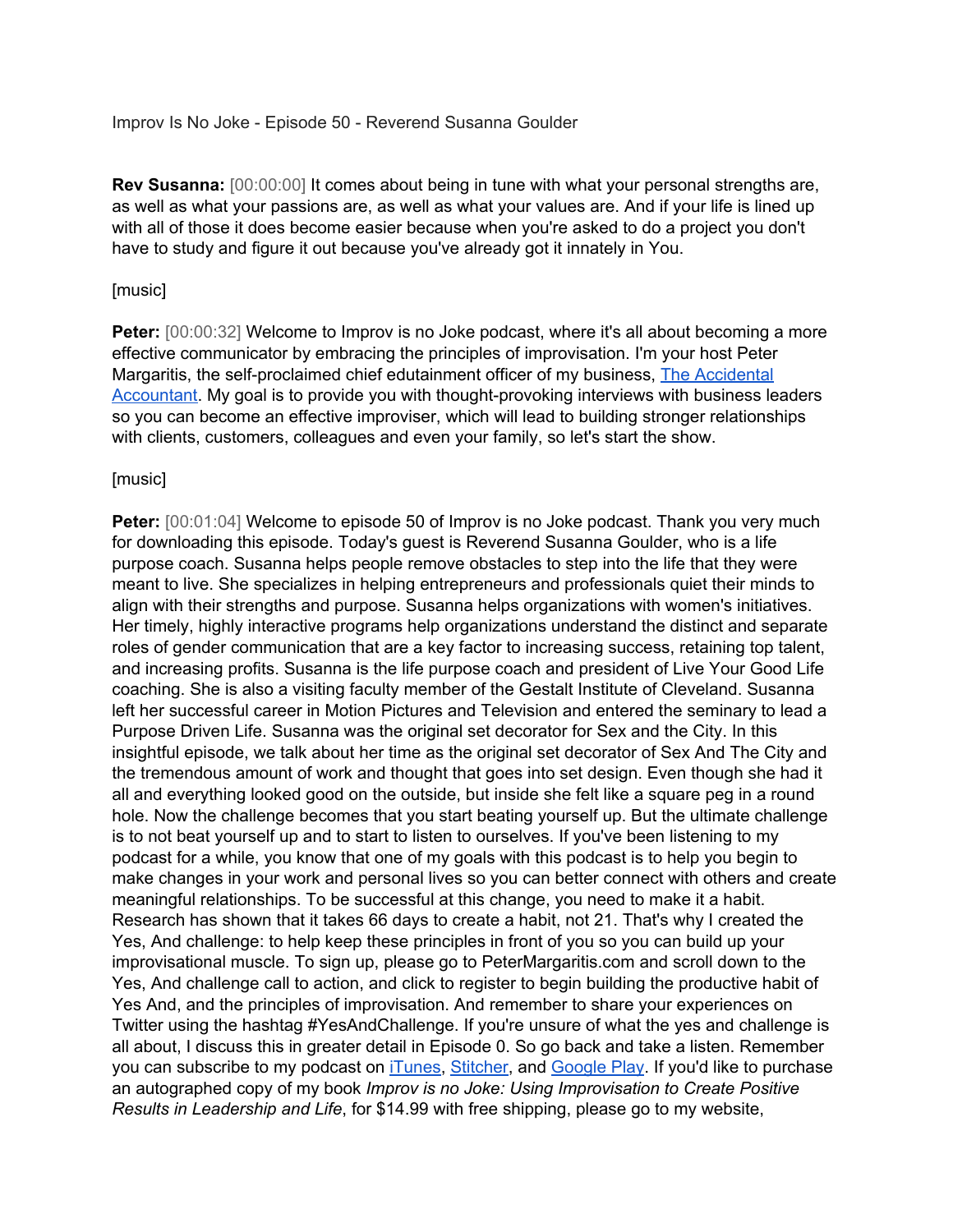[PeterMargaritis.com,](http://petermargaritis.com/) and you'll see the graphic on the homepage to purchase my book. Please allow 14 days for shipping. You can also follow me on social media. You can find me on [Facebook,](https://www.facebook.com/theaccidentalaccountant) [Twitter,](https://twitter.com/pmargaritis) [LinkedIn](https://www.linkedin.com/in/petermargaritis/) or [Instagram.](https://www.instagram.com/pmargaritis/?hl=en) With that said, let's get to the very informative interview with Reverend Susanna Goulder.

[music]

**Peter:** [00:04:34] Susanna, thank you so very much for being a quest on my podcast today. I've been so looking forward to our conversation.

**Rev Susanna:** [00:04:41] And me as well.

**Peter:** [00:04:44] We go back oh many many years I guess Susanna, from really from our relationship at the National Speakers Association Ohio chapter.

**Rev Susanna:** [00:04:54] How lucky we are.

Peter: [00:04:57] Well, how lucky I am. We'll figure the other side of it out, having me as one of your colleagues and cohorts and stuff.

**Rev Susanna:** [00:05:08] Well we'll figure that out today.

**Peter:** [00:05:10] Exactly. [laughs] So Susanna could you tell the audience your story. Tell us about you.

**Rev Susanna:** [00:05:21] I'd be happy to. I'd be happy to. Well I'm Reverend Susanna Goulder, and I'm president of Live Your Good Life Coaching, and what I do– Well you know, essentially, [00:05:34] everybody here, all of us, come down to we want to be happy. We want to live a life that supports happiness. And in my journey of life that's really what I was seeking, from a very very young age. [17.3] Peter when I was probably about 9 I was in the auditorium at Sunday school, and I might have been even younger. I might have been seven, for all I know, and I was walking across the stage, and it's interesting it was a stage, and all of a sudden as a little girl just playing, and in Sunday school, I stopped dead in my tracks and I looked at all the people the kids and all of everything around me - And the thought came in. [00:06:30] Do you know those experiences where, once in a while, a thought bigger than who you are comes into your mind? And in that moment it was just my heart stopped. Everything stopped, and there was a thought that said "why are we here?" And there was something in me that realized there was no actual reason for us being here - that it was actually somewhat unusual for beings to be living, and from that moment in that very young mind I realized there was a mystery to life... and why was I here? [43.6] And then in a blink of an eye, I was back into action running around with the kids and chasing around. But that moment stuck with me.

**Peter:** [00:07:23] Wow.

**Rev Susanna:** [00:07:24] Yeah. Did you ever have an experience like that?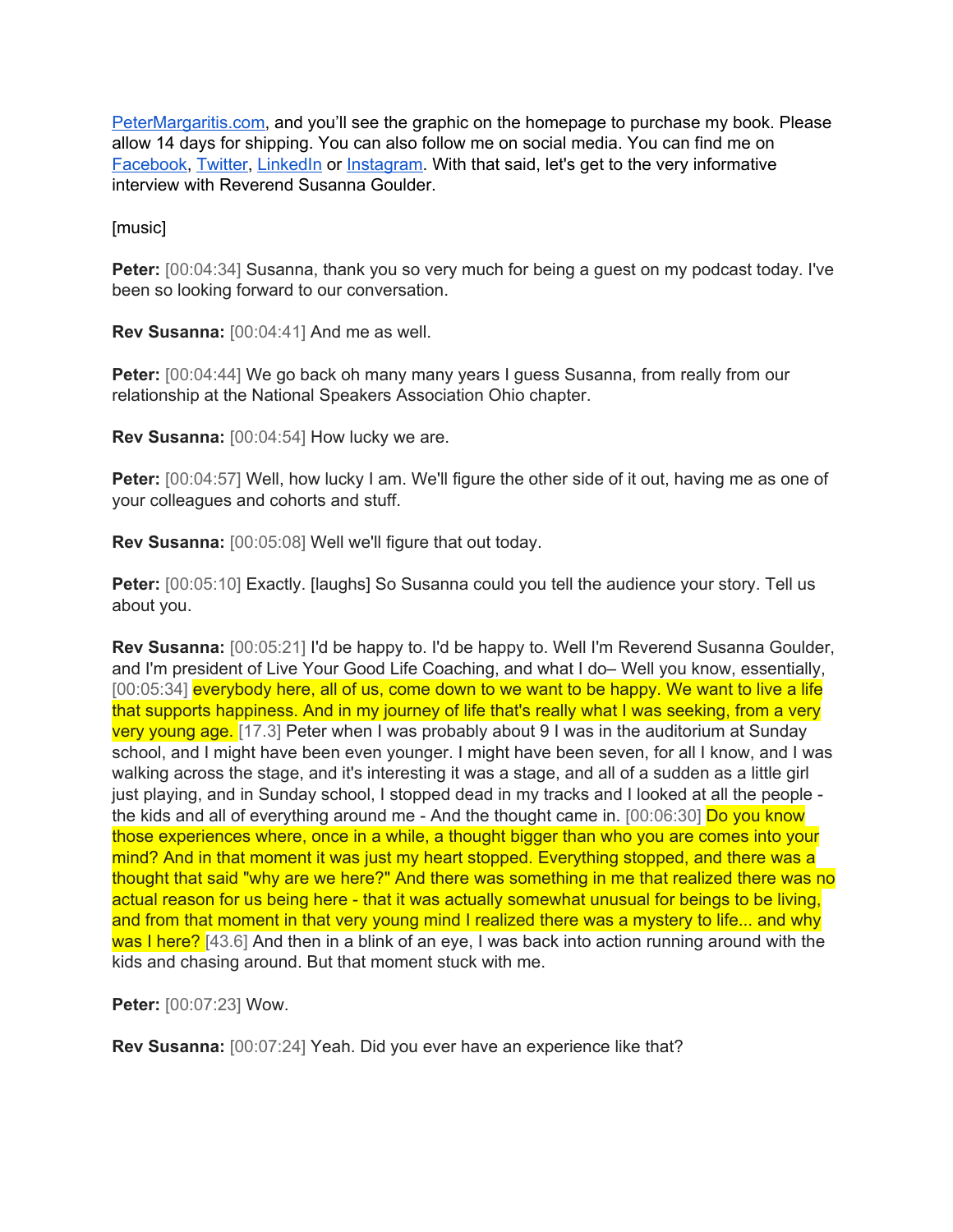**Peter:** [00:07:28] Not at nine. [laughs] I think that's the part that just... I didn't know that about you, but just kind of blows me away that you had that cognizant of a memory, of a thought, at nine years old. That's so impactful.

**Rev Susanna:** [00:07:48] What was interesting was it was almost as if time stood still in that moment, and that experience happened, and it was interesting that it was on the stage because, as I said, people are looking to be happy.

**Peter:** [00:08:04] Right.

**Rev Susanna:** [00:08:05] And yet, in life, there's always clues along the way for us. So it's interesting I was on a stage because, in my life, my passion was theater, and I chose I wanted to be an actor. And I was very lucky that my passion for the theater took me to touring the United States and playing Lincoln Center by the age of 17.

## **Peter:** [00:08:33] Wow!

**Rev Susanna:** [00:08:35] Yeah! It was great. It was great. And theater led to motion pictures and television, and that's where I discovered my best life in film. And I wanted to be the greatest actress of our time. When I found that my best expression in film was as a set decorator– set decorator is so much fun. Sets were my canvases and decorating was my art. And basically if you envision a room, there's the floor, there's the ceilings, there's the wall, and all everything that is adhered to. Even the floor and the wall has been brought in by the set decorator. Every single solitary thing. And so I got to create an environment that propelled the story of every movie or television show I worked on. And I got to work on pictures with some of the greats throughout my 22 years in motion pictures and television. I worked with Meryl Streep, who was hysterically funny, and Goldie Hawn, who was like a bee to honey with men. It was my jaw would drop. It was unbelievable. Jack Nicholson, who is just an amazing actor. Makes it look so easy. Kevin Spacey, also 24 hours seven days a week a comedian. Hysterical. Wesley Snipes, strong man the guy worked out every day. And Kevin Bacon, who at a wrap party asked me to slow dance with him.

**Peter:** [00:10:17] Whoo! Wow.

**Rev Susanna:** [00:10:17] I got to slow dance with Kevin Bacon. Of course I have to add all the other members of my crew as well. There's other decorators, but it was wonderful. He was he was a consummate professional, and really just amazing man. And I was the original set decorator for Sex and the City, working with the team that created the look of that show.

Peter: [00:10:40] Whoa whoa whoa whoa whoa whoa whoa whoa. Did you just say Sex and the city?

**Rev Susanna:** [00:10:45] Yeah.

**Peter:** [00:10:46] Wow. The original set decorator for Sex and the City?

**Rev Susanna:** [00:10:49] Yeah.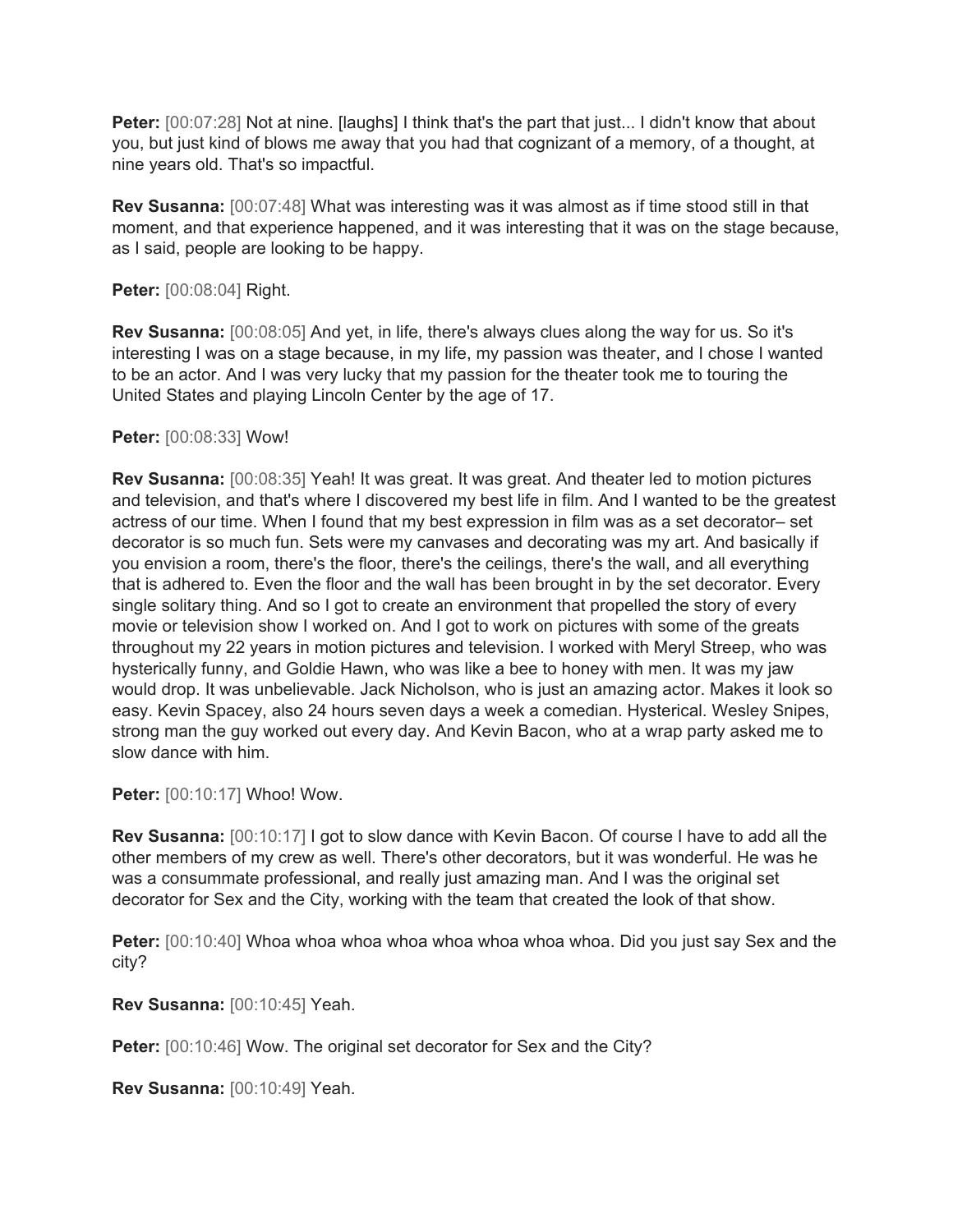**Peter:**  $[00:10:51]$  I knew that, but when it when you read it on paper it doesn't have the same power as it does coming from you. That's that's that's super impressive. I'm at a lack of words. What was that like, being the set decorator on Sex and the City? Because if it's the first season, you kind of... you almost have like a license to almost do anything creative because it hasn't been established yet. Would that be a correct statement?

**Rev Susanna:** [00:11:23] It was amazing. Taking these characters and saying, "OK how can we express their personalities in the set?" And we went out and I had four assistants going to all the tri state area. In other words, New York, Connecticut, and New Jersey, going to flea markets and antique stores. Thousands and thousands of pictures of options. Every single piece handpicked to express the personality of Sarah Jessica Parker and Carrie, to the point where we look everywhere just for this coffee table that I wanted, that I thought in my head. Finally I just had the carpenters build what I thought in my head. Her lounge that was in her apartment. We looked high and low for it, and I actually saw it on the cover of a book and I said oh this is the one I want, and you got to go find it. And you know to Samantha's apartment, and her very you know sensual sexy personality to Mr. Big. I love doing Mr. Big's apartment and creating that you know masculine and yet prosperous very you know... who he was. It was a blast. And the production designer was just a genius. And the sets were so much fun. Jeremy Conway was a designer and he is just amazing. So it was it was an amazing experience and I have complete admiration for Sarah Jessica Parker as a person. She's a beautiful woman. Not an ounce of fat in any wrong place on her body.

**Peter:** [00:13:25] [laughs]

**Rev Susanna:** [00:13:26] Yeah I was like oh my god how could it be so perfect? Perfect body. Perfect. But more importantly, who she was as a person, she was an amazing... She commanded respect of men and women by her presence. Extremely kind. And yet she knew what she wanted and was very clear. Emanated respect. She's a wonderful person. You just wanted to be good around her because she came from the right place. Her heart was always in the right place. Very respectful of the people that worked with her. And she didn't feel like she was putting herself on a pedestal. And yet very intelligent, very smart. Knew what she wanted. Knew how to communicate it. Easy to work with. She was wonderful.

**Peter:** [00:14:16] So you could say she was– She found that happiness.

**Rev Susanna:** [00:14:20] She was in the right place doing exactly what her talents were beautifully expressed, and that's what everyone – whether it's an accountant, whether it's a lawyer, whether it's an artist. That's what everyone wants to do: be in a place where they're expressing their talent, their strengths, and where they're living true to their own values. And at that time I was expressing myself in ways that I loved. I own an eight thousand square foot prop house in midtown Manhattan, providing prop and set dressing to movie, theater, and television, and at the same time as being a decorator. And yet, and here's the important thing for everyone listening in, and I'm really thinking of you guys right now. Here's the important thing about creating a life of happiness: at the same time I was doing all that, and on the outside it looked great. [00:15:23] I mean I was bringing in the money, getting the jobs, had a very successful life... at the same time, there was a part of me that felt a little bit like a square peg in a round hole. And at that time I only knew that I wasn't exactly happy. [23.0] I couldn't... I didn't know why, and I kept looking at others and saying well they're doing this. Let me try doing what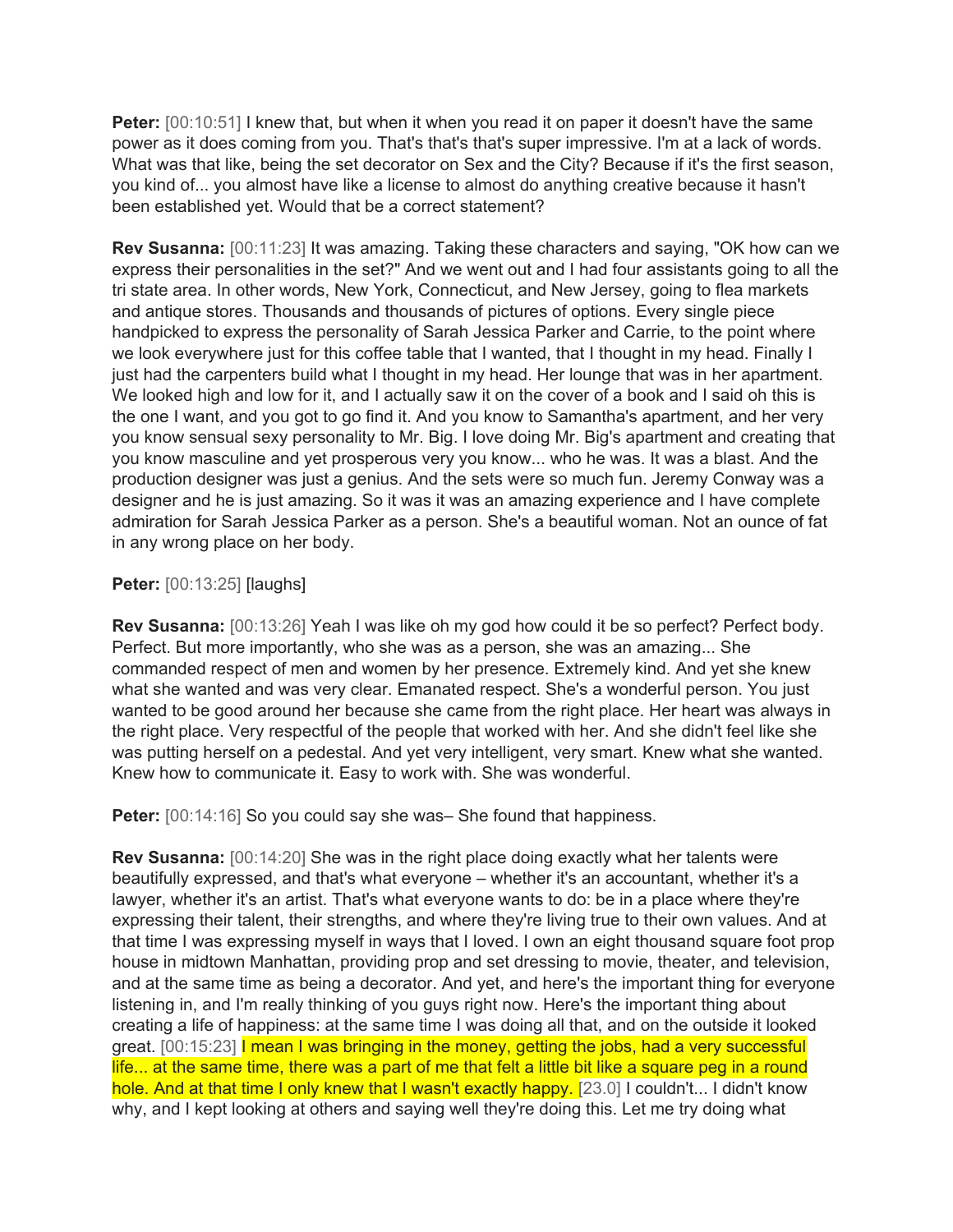they're doing. And she's doing that, let me try doing what she's doing. And I kept looking outside myself to try and find where I fit in – that place where I say I'm happy.  $[00:16:11]$  love life, you know, but at that time, even though it looked good, I mean inside it didn't feel good. I didn't know what was wrong, and the challenge is – and I'm speaking to people in your listening audience – the challenge is, when life is like that, is that you start beating up yourself and saying what's wrong with me. And the ultimate challenge is not turning it inward and beating yourself up, but to start to listen. [35.4] Like I know, Peter, in your book... so much of your book, Improv is no Joke, is about listening well.

**Peter:** [00:16:53] Exactly.

**Rev Susanna:** [00:16:54] And [00:16:55] you teach to listen well with others, and we also need to listen well with ourselves. [6.7]

Peter: [00:17:02] That's interesting. Listening to ourselves as that listening skill. But a lot of times when I think about listening I think about something that you've taught me over the years: it's not about me, it's about the audience. And I think that listening to the way I teach listening is like what we're doing right now, in this interview. I have no scripted questions. I'm listening to the conversation. I'm crafting you know maybe what my next question or jotting some notes down to just to be able to move the conversation forward, but  $[00:17:42]$  I don't think we do that well when we try to listen to ourselves. I think it takes a lot more effort, and maybe even more than effort: patience. [10.8]

**Rev Susanna:** [00:17:53] You know it's effort, it's patience, but it's also understanding the species that we are and where we are in our evolution. Stanford did a study of the brain, and what they found– and most people know that there are two hemispheres of the brain, there is the left and the right hemispheres of the brain, and that the left hemisphere is the one that is very practical, pragmatic; it makes sure you're safe. Survival oriented and analytical. The right hemisphere is the creative side. It's where inspiration comes from. It's the one that passion comes from, and what they did is they looked at the neurons and the neurotransmitters and they said that the left side of our brain is like superhighway; we are thinking so much on the left and making sure we're doing the right thing. Dotting the i's and crossing the T's, and it's a superhighway of analysis, and also judgment, and also being critical, because we have to be critical to be safe. We have to look at that hot stove and say watch out - don't touch it or you're going to burn yourself. So that side of our brain is like a superhighway.

**Peter:** [00:19:20] So what you just described was an accountant, an engineer, that type of profession, per se.

**Rev Susanna:** [00:19:29] It's for all people, and gosh knows what it's like even more... if it's a super highway for the typical average American, for the accountants and lawyers and the engineers it's probably a super highway into other planets. It is the super highway of the 22nd century. It has drones going, as well.

**Peter:** [00:19:59] I love that picture you just painted.

**Rev Susanna:** [00:20:02] Yeah. The thoughts are everywhere. I know that there's a lot of critical analysis going on. So in terms of a personal human being, it's like are you doing the right thing?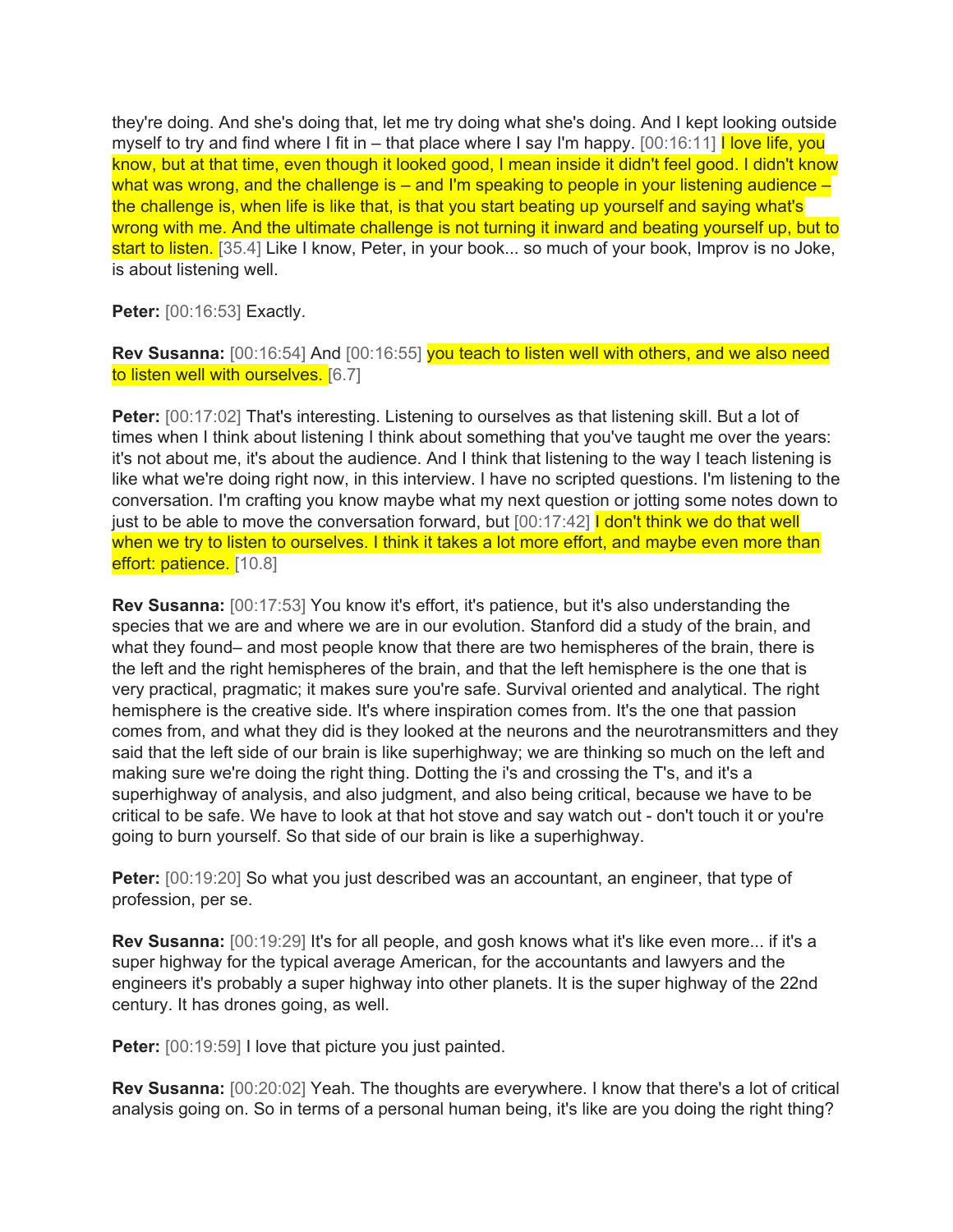Should you be doing this? Why are you doing that? Now the right side of the brain is also on a transportation road system. But you know what kind of road system? In other words, how much is that system of thought developed in our brain?

**Peter:** [00:20:32] Hm.

**Rev Susanna:** [00:20:32] It's like a dirt path path. [laughs]

**Peter:** [00:20:38] [laughs] I was thinking maybe it was a 35 mile an hour speed zone. OK so it's a dirt path.

**Rev Susanna:** [00:20:45] So as a species we very much develop the left brain, but we've underdeveloped the right brain. We're out of balance. So as individuals, our challenge is to: instead of criticizing ourselves, judging ourselves, and analyzing ourselves, our challenge is to build up that right brain. [26.4] So to take out more time to listen to ourselves, to go on a walk and put down the work, to do things that... we can listen to ourselves. Even by doing an exercise - going out and playing a game of tennis or going for a jog. Some people jog and it brings great clarity, or yoga. Whatever it is that takes you out of that left brain. "I'll do this. Are you doing that? Did you finish that. You got more work to do. Well look at our calendar and fill it up even more." But just going out and having fun. So you know a client– let me give a quick example. A client that came to me and we were talking, and she was at a point where her eyes were dim and she was just... she has a business. She did worked successfully for 18 years. She tried a new initiative, and it was very much from the left brain. She had been part of Goldman Sachs 10000... I can't remember the name of it, but she had gone through this whole program with Goldman Sachs. She tried this new initiative. At the end of it, it didn't really work. And she was OK with it, but she had all this energy within her. Come on let's go forward. Let's come up with a new initiative... And she looked bad. And she felt like how can I hold myself accountable everyday for getting things done? We were in this Goldman Sachs program. Now we don't have that group-filled energy with us anymore. So my team and I were trying to reenergize ourselves, and they don't look energized at all. She looked frustrated and dim. She looked dim. Her energy was dim. And a lot of suggestions just would bounce off her like no that won't work, no we tried that, no I tried that before. You know how you get that way?

**Peter:** [00:23:20] Yes. It's just like you give up a little bit.

**Rev Susanna:** [00:23:25] Yeah.

**Peter:** [00:23:26] You become supercritical. It's almost like you've created this new bias in your head. That almost defeat type of attitude.

**Rev Susanna:** [00:23:38] Yeah. And she didn't realize it, and I don't think we realize it. We think OK I just have to work harder and I'll come to it. You don't necessarily– I'm not sure she ever necessarily saw, and I love that word you used, that she had a bias; a defeatist bias.

**Peter:** [00:23:58] Right.

**Rev Susanna:** [00:23:59] We were talking, and we were talking about accountability. And she felt, left brain, I need to get up early. I need to do this. I need to fill out my day. I need to fill out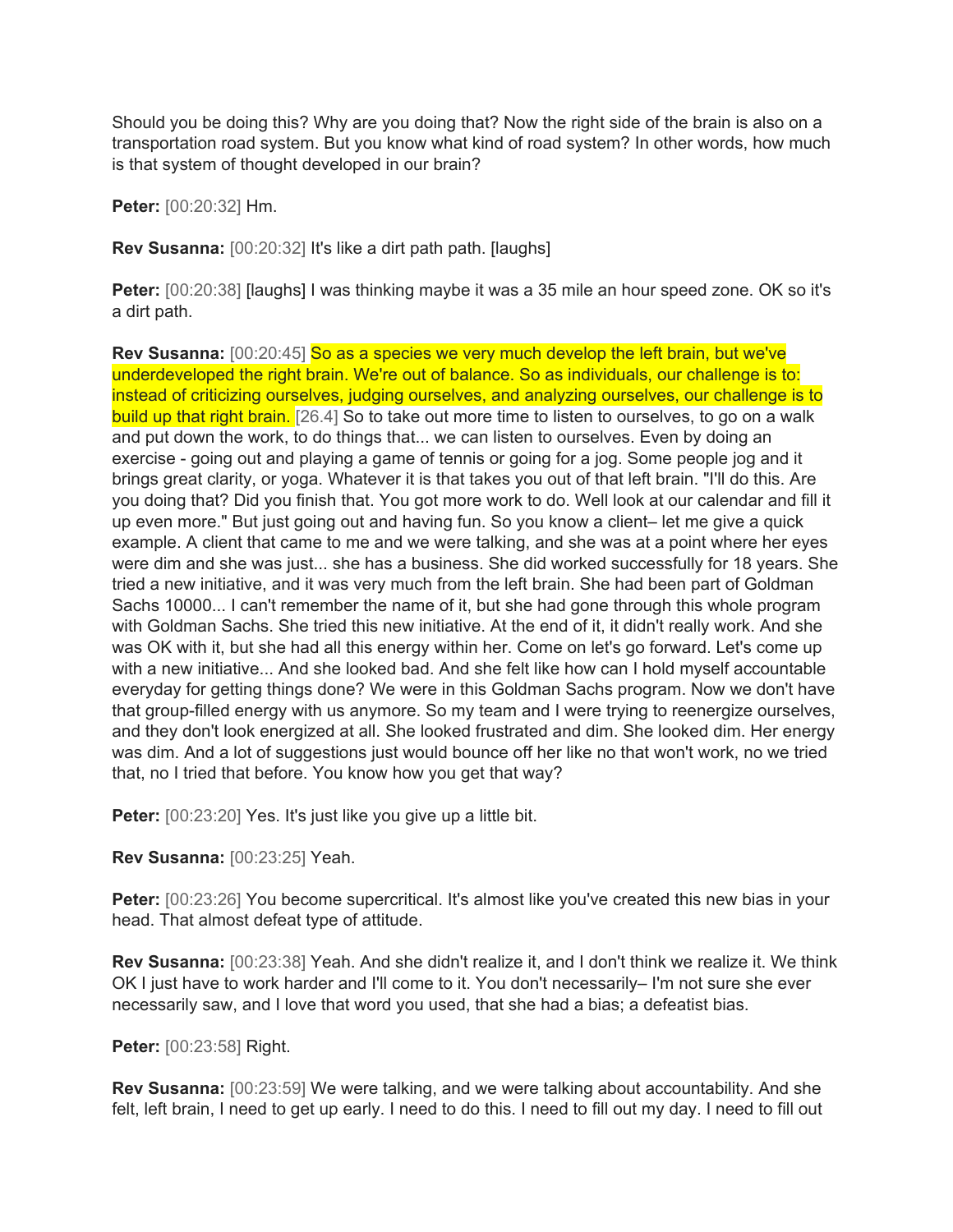the week. My team needs to come together. We need to come up with this new brilliant idea, and we need to go forward, and I can't give myself a break because this is needed. You know you know that experience where it's just like... the picture I got in my head is that you know the carriage driver whipping the horse with the whip. Come on keep going. Keep going.

Peter: [00:24:38] Wow, you can see into my house.

## **Rev Susanna:** [00:24:42] [laughs.] Yeah

**Peter:** [00:24:42] You can see in my office because I get that feeling sometimes. You've got all this stuff that you want to accomplish, and then my super highway must be on steroids because this very task oriented, get things done... But my eyes haven't dimmed. Still you know bright eyed and bushy tailed, but you can tell this person sounds like she's almost... not at the end of her rope, but she's just... corporate America got her; spent. Yeah.

**Rev Susanna:** [00:25:14] And you know it happens a lot to accountants and engineers, especially accountants, especially in season. I mean there's so much to do and there's so much expected of you that you've got to go and you've got to produce and you got to bring in the clients and you've got to get the report out. There's so much to do and you see others doing it around you, and why can't you do as much or why can't you do more? There's a lot of pressure.

Peter: [00:25:38] Exactly. There's a tremendous amount of pressure.

**Rev Susanna:** [00:25:41] Yes, a tremendous amount of pressure. And so I was talking to to her about... because she put so much of it on herself, I said you know take a look outside right now. And we turned around and we saw the winter trees in northeast Ohio, and they were there against a gray background. And you know they might have one leaf sort of dangling that had been there since the fall. But it's still barren, and the silhouette of branches with nothing. No life. And I asked her to take a look at it and I said is that how it feels right now? She said it kind of does.

**Peter:** [00:26:30] [laughs.]

**Rev Susanna:** [00:26:30] "It just... I mean I keep trying to make life come, but it's not coming." What she was wanting to see is the leaves you know take leaves and glue them to the tree. I said you know but on the outside you see no life no evidence of life ever going to come. We know in our mind that eventually it will, but we don't see any evidence of life. But underneath there's so much life happening. Underneath there's the preparation of the seeds in the soil, and we can't see all that happening underneath that's preparing for the spring that will sprout new growth and the new blossoms. And the same thing is happening for you, I said, and could be happening for people listening right now. There may be people that are listening right now saying you know I want to be happy, but no matter what I do I'm doing everything to make myself happy... or I could be happier. The thing is, can we move to that stillness, like there's a stillness of winter. And there may be people on the call right now who there's a stillness in their lives that they see as stagnation, and yet underneath, within them, there's so much happening. But instead of using the left brain to analyze it sit down and let's let's do the pros and cons of that analysis. Right?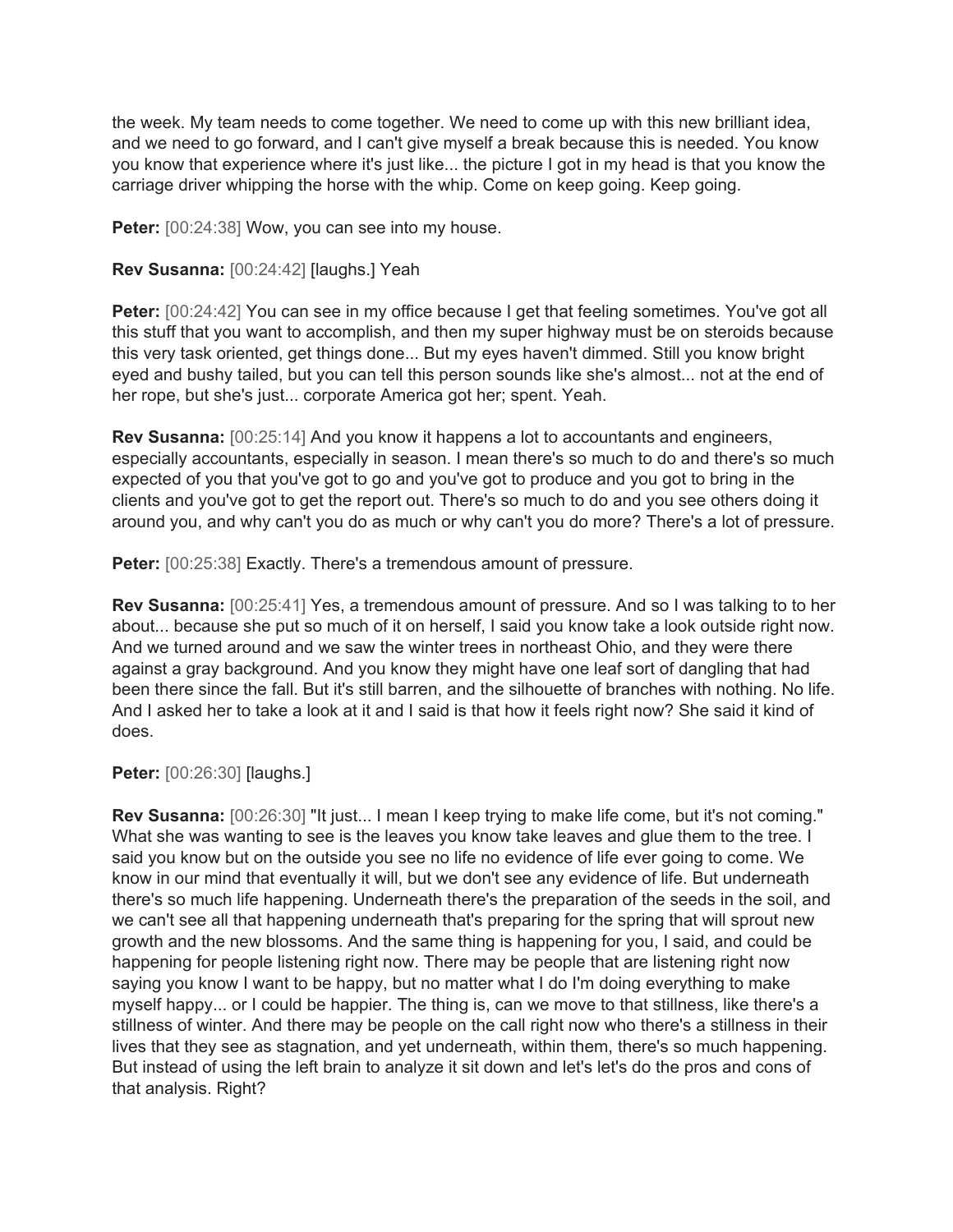**Peter:** [00:27:58] Right.

**Rev Susanna:** [00:27:59] What do we do? What do we do about this? We need to fix it!

**Peter:** [00:28:02] Take a legal pad out and start writing down.

**Rev Susanna:** [00:28:07] [laughs.

Peter: [00:28:07] One side pro's, one side con's.

**Rev Susanna:** [00:28:09] Yes that's right.

**Peter:** [00:28:11] Right.

**Rev Susanna:** [00:28:12] How do I make a decision about this? What we're invited to do is build up this right brain hemisphere, which says to you know go within and be quiet. You know what? [00:28:26] Your best life is continually coming to life, and watching what's happening in your life will guide you. But you have to be quiet because, if you're using your mind to direct yourself, then you're not paying attention to the world around you giving you signs. [17.6] So in my case, I was in the film business and I had a great life and I could strategize forever how to get to further in my career, and I had plans for retirement. And, yet, when I was listening, there was something that wasn't right and I wasn't happy.

**Peter:** [00:29:06] Let me... I want to ask you a question first. You said something about quiet. [00:29:11] I want you to define quiet, because when you're talking about the right side of the brain and the creative thoughts versus the analytical, the the dirt highway, is quiet meaning a dark room, lights turned out, no sound? Or is quiet meaning I stopped that superhighway left side and I'm doing something to slow the left side and reenergized the right? [31.1] And I ask this in the sense of I get some of my best ideas, or I get a lot of ideas, when I jump on my bicycle and I go riding. I seem to slow down that left side and sometimes I can see... and maybe it's the endorphins, when they kick in, I see things a lot differently. I come up with more creative ideas. I don't feel that that left side dominating me. Is that a version of quiet?

**Rev Susanna:** [00:30:17] You know that's a perfect example. And you know for the engineers and the accountants that are listening in: these kind of things, like hopping on a bike, what you want to do is bring what is fun for you. Something that's fun for you, and for all I know it could be video games, but whatever is fun and engages you. With that client that I was talking to, I said to her... when's the last time you went out and had some fun? Is your work fun for you anymore? And you could see something really settle in; nothing was fun for her anymore, and the freedom to think that if she spent time having fun it actually could resolve her problem, in the same way that you go bike riding. I know for me, as a speaker, if I start writing a speech and I get stuck, I sit there and I'll try and pull it out and figure it out. And I do - I get on the bike if I get stuck. I don't even waste time trying to push an answer anymore. If I can't figure out an answer, I get on the bike, and within 20 minutes like more than one answer- 50 answers come about! 50 different things I'm trying to figure out. And so, for each of us, [00:31:42] it doesn't matter if we're left brained or right or people. What we want to do is find ways, when we get in that stuck time, where we're pushing at the work in front of us, to just step away. You can go for an errand -quiet time can even just be going out and going for an errand.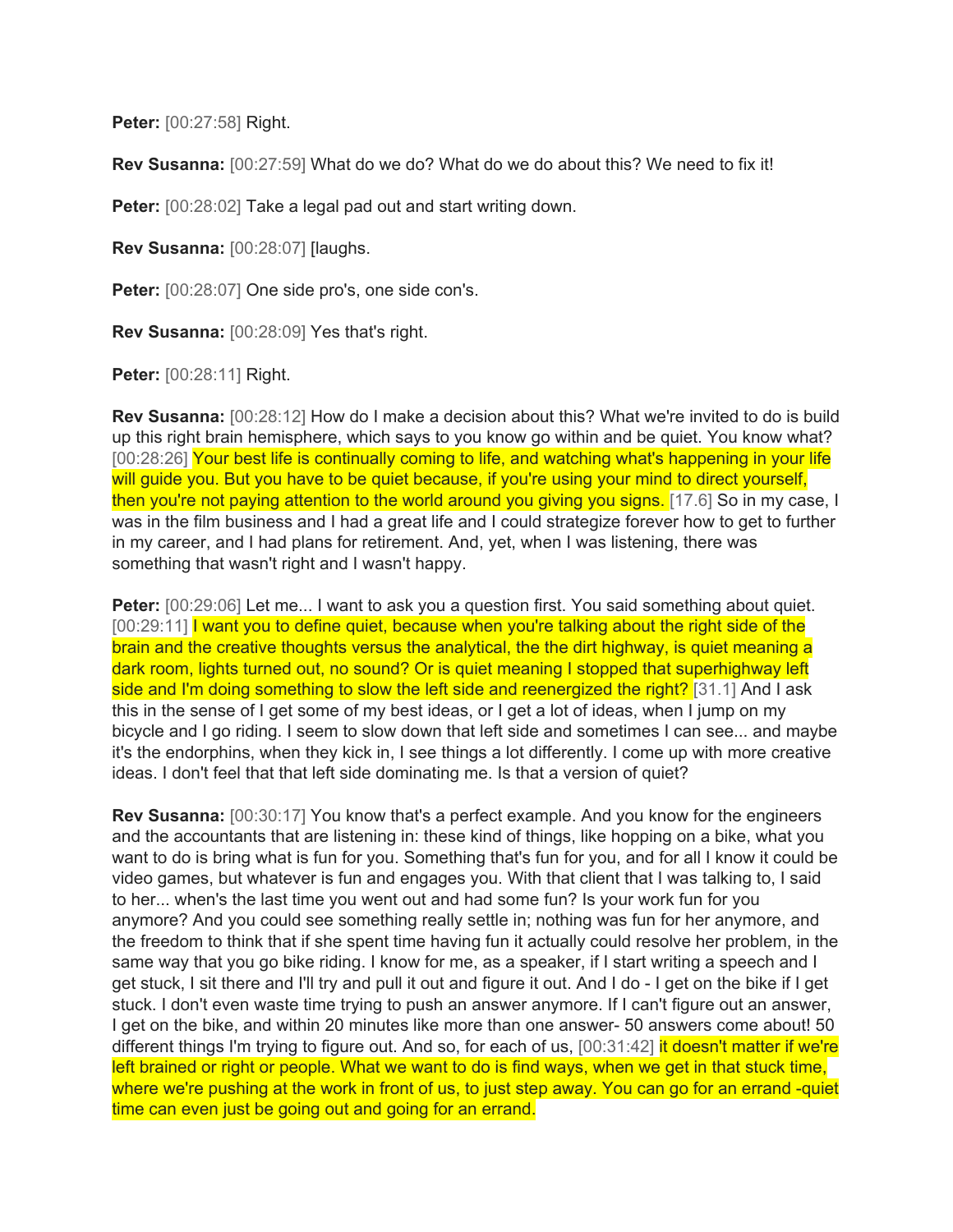**Peter:** [00:32:02] Just something different. [21.1]

**Rev Susanna:** [00:32:04] Just something different. Steven Spielberg got some of his best ideas, he said, as he was driving. He'd go for a drive.

**Peter:** [00:32:13] Hm.

**Rev Susanna:** [00:32:13] And so sometimes when I get stuck it's like you know get away from the desk. I have a couple of errands to run. Let me run those errands. And then my mind is freed. [00:32:23] There's another thing about brain science: if you take your hands and you put your thumb underneath your four fingers, so you bend over your four fingers and you kind of put your thumb horizontally underneath the four fingers, that's somewhat the shape of the parietal lobe. And there's a little space there. That's about as much room as we have for new thoughts and new ideas to come in. So when we're working hard, it fills up, [37.6] and for different people it could be a different amount of time. Depending on the day, as well. It could be an hour or two hour three hours or four hours. But, eventually, it's like a sponge that can only take in so much water, and then it can't take in any more. So if we sit and continue to try to pummel in more information or try to figure out how to put two and two together or to complete the analysis you're putting together... you can't anymore, and it's those times where your best productivity is stepping away, and doing something else. And then it let that sponge release some of the liquid and make room for more.

**Peter:**  $[00:33:48]$  I like that analogy. I really do, because I very much can relate with that. When I get stuck in whatever I'm doing, I have learned to step away from the spreadsheets, step away from the the computer, and just go do something different. And what you said about Spielberg driving a car, you brought back something I haven't done in a long time, but I don't remember when I was working on. But man I was stuck. So I jumped in my car and was just driving. And before I knew it I was in Cleveland. I didn't realize it.

#### **Rev Susanna:** [00:34:24] [laughs]

Peter: [00:34:24] I mean I was... I would say I was driving, I was cognizant of the road, but I wasn't really cognizant of where I was going. I was just trying to figure this thing out, and that seemed to help clear my head and come up with an answer, albeit I lost four hours of my day.

**Rev Susanna:** [00:34:42] But did you lose hours or did you gain insight needed? Was it worth the time?

**Peter:** [00:34:47] Yes. As soon as I said that,I went ah.. yeah. I thank you for mentioning that because it was well worth the time, and it did help solve the problem I was stuck in. But I think today is - we're recorded this on April 11th - Most of my accounting brothers who are in public accounting are seeing that light at the end of the tunnel, and they're just hoping it's not a train coming at them in full blast.

#### **Rev Susanna:** [00:35:20] [laughs]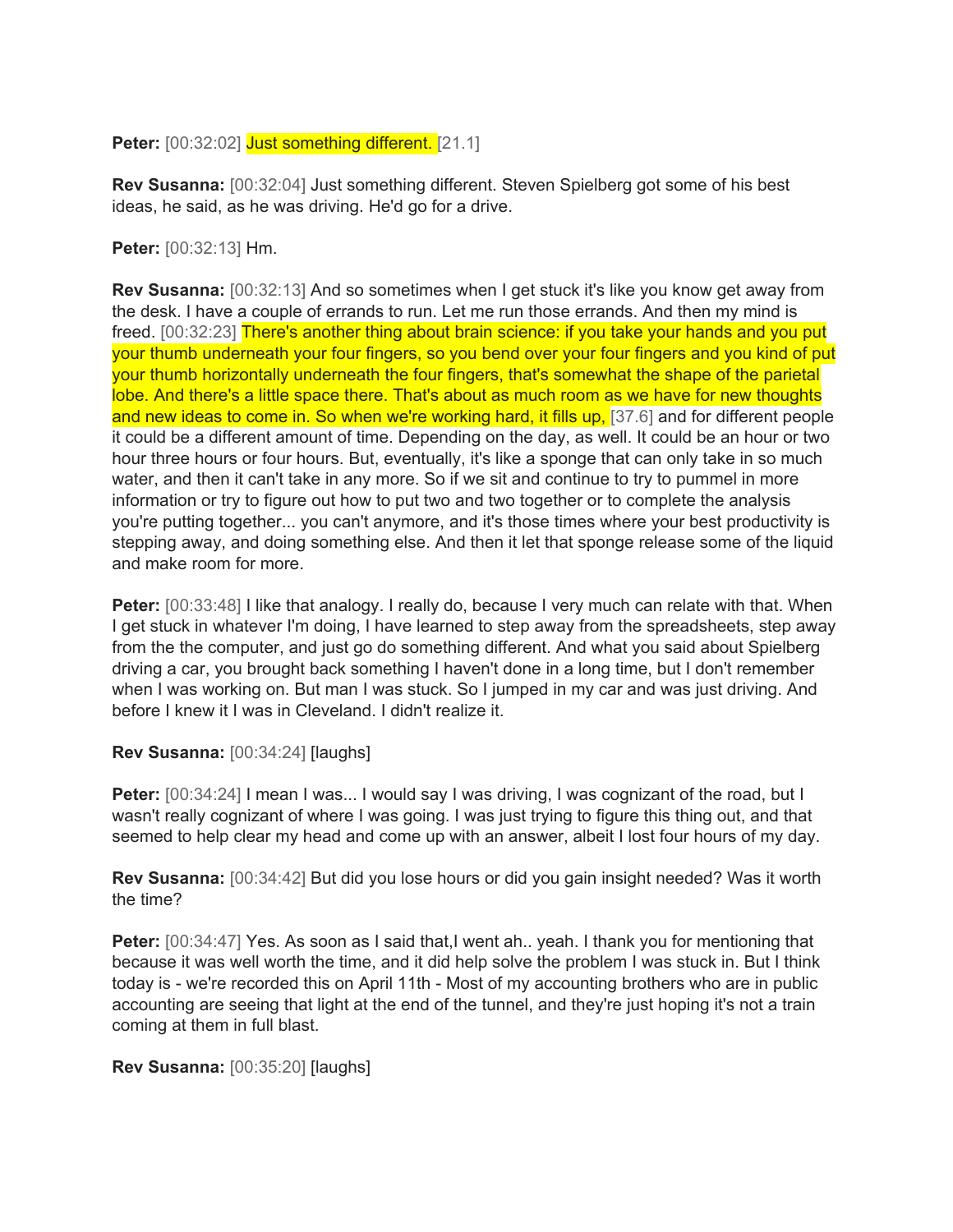**Peter:** [00:35:20] But I have lived through my fair share of what we call a busy season - I like to look at it as opportunity season because that's where we make most of our revenue and profits -But it is just inundated, from the moment you walk in to the moment you leave, of just left brain, compliance, work. And I did see, I was in an accounting firm in Maryland I believe, and I was really kind of shocked because it was an accounting firm and they had this room and it had a nameplate on it saying relaxation room. I went whaaaaat?!

# **Rev Susanna:** [00:35:58] [laughs]

**Peter:**  $[00:35:58]$  I opened it. I opened the door. There's a lazy boy recliner in there and one of those trickily waterfalls. And I said, Really? And I asked a few people around the firm. So tell me about this relaxation room. "If we need to step away, we can go into this room for 20-30 minutes and just take a quick power nap or just step away from the spreadsheet so we can get our thoughts back. So, as you said, so we can make more room so we can squeeze out that sponge and be able to soak in some more ideas; to come up with some new... Just getting away from it.

**Rev Susanna:** [00:36:35] That is so great. You know, as people, what we want to do is, when we are in that optimistic, in the zone... we want to be in the zone.

## **Peter:** [00:36:45] Right.

**Rev Susanna:** [00:36:46] Because when we're in the zone, things are flowing and we're happy. The works getting done. And then there are also times, and these aren't bad times because it's also an opportunity season, but there are times when we aren't in the zone, we're not getting things done, we're judgmental of ourselves, and perhaps hating our lives for what it's looking like. We're beating ourself up. And at that time, a power nap is a great thing because it stops that thinking mind that's in that negative place, and it sort of reboots. So power nap. Some people meditate. Meditation also quiets the thoughts, and that's why it's well embraced these days, because sleeping and meditating stop that negative thought cycle and get you back into being in the zone. And that's the goal: how can I be in that zone? Because when you're in that zone, you're a magnet to opportunity. You know how it is when things are going wrong... it's like you're a magnet to things going wrong! You can have the worst day possible and, finally, like finally I'm headed home, and then have a flat tire.

Peter: [00:37:59] [laughs] Are you kidding me?

**Rev Susanna:** [00:37:59] But, when things are going right, it's like you don't have to try at all and the phone rings and can you do this for me? And you know you get an email and somebody else wants to do something, and then you go to the store and they say "Here, you walked in here the 1000th customer, you get the TV for free today," you know. And so you want to be in that place - that magnetic zone of opportunity where things are going your way. That, again, is building up that right side of the brain. Or we could say build up that zone side of the brain. Build up those opportunities more, and that is also realizing that there are transitions and crossroads that come when we're not expecting it, and not to try to force them to make them be OK, but to listen to them and let them be our guide. So as I was saying, in the film business, I was listening to the transition and saying something's up here. You know, for the last five years, when I was in the film business, it was a love hate relationship because my values with the film business... they were starting to diverge. I wanted to take more time to be at peace. I wanted to eat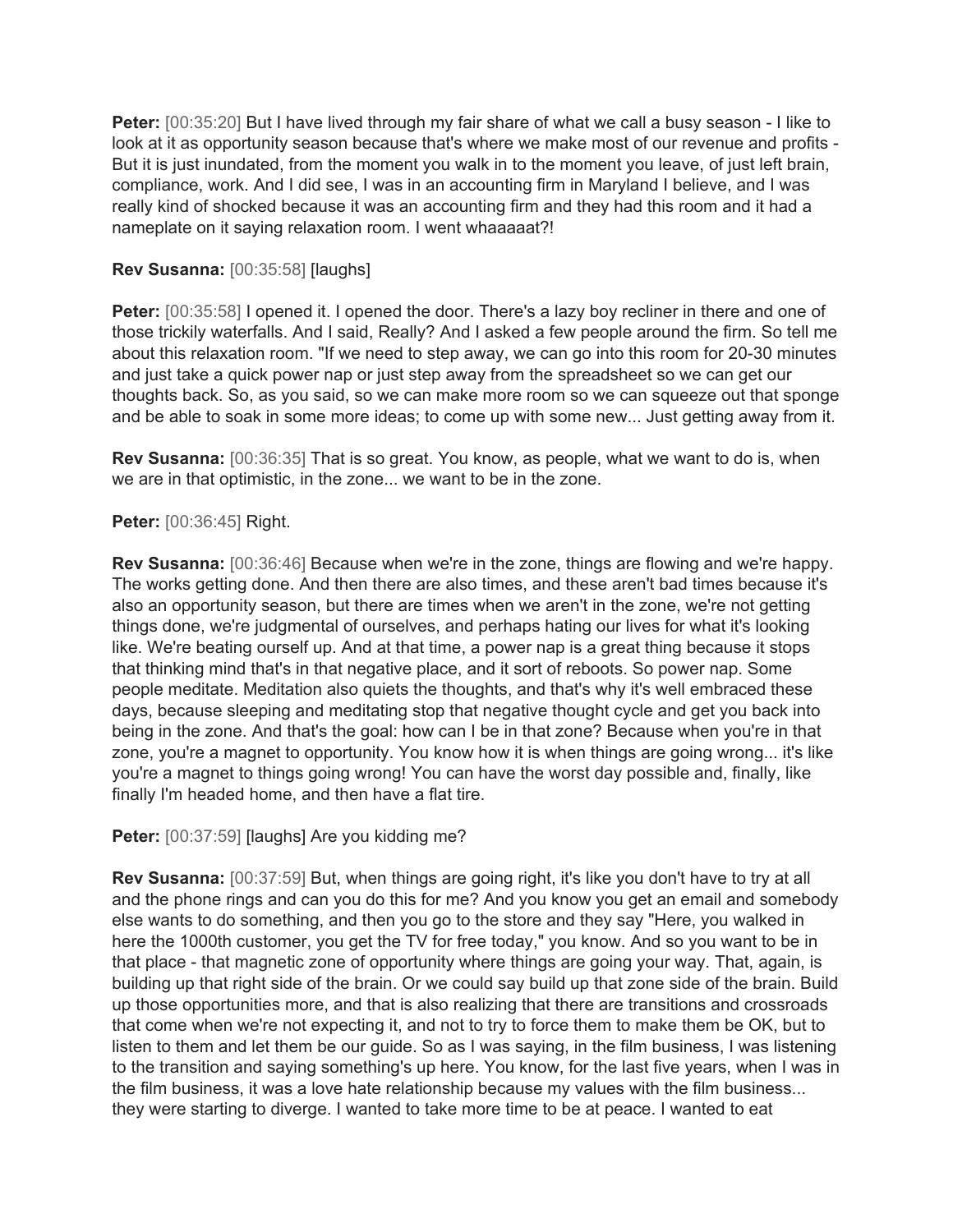healthier. I wanted to have better relationships, and the relationship with the film business is a very... it's a very jealous relationship because the film business wants about 95 percent of your time and your life. And so there was a day that I went into the into the film business, I was on a job, and it was a television show, and you know the producer had some feelings for me that I did not have for him in the same way. And he had me let go in a way... I had never saw it coming. And in one day, I was off the job. I went home and I was sitting on my balcony looking out over the Hudson River and the Palisades, and I said that's it. I'm done with the film business. And it was one day, the day before I thought the film business would be my life until retirement, but in that day that was the straw that broke the camel's back. And I said I guess I'm done. You know, not everyone has to take a big huge change, but in my case I did. But how did I know it was the right thing? Because it could have been a stupid mistake, you know. Could have been the stupidest thing I ever did. Is it reaction, or an attraction to my good? About a week later I signed up for seminary. It's something that I'd always considered. I never saw where I'd fit in in my life, but I signed up for seminary.

**Peter:** [00:41:14] Mhm.

**Rev Susanna:** [00:41:14] And then the next day, in my church, somebody from my church called out to the minister and said we believe in you and what you're doing. So we're going to pay half the tuition of your seminary.

**Peter:** [00:41:29] Wow.

**Rev Susanna:** [00:41:30] And I'm speaking to someone or some people listening now: you're going to get that confirmation. If we listen, the world around us speaks to us and guides us, I believe. It's happened a lot for me in my life, and in that moment I knew I was on the right track. I had a family. I had friends telling me stay in the film business, take some jobs, or some money. But in that moment I felt that the universe was telling me you're doing the right thing. Keep going. And the first day that I sat in that chair at seminary I just... I found myself in the right place. I no longer felt like a square peg in a round hole. I felt like my whole life had prepared me. I was finally being who I was meant to be. And Mark Twain had that memorable, memorable quote: "The two best days of a person's life: The first day is the day you are born and the second day is when you discover why." And there's such a release of stress. I know it happened to you. You were laid off, right?

**Peter:** [00:42:43] Right. Yeah.

**Rev Susanna:** [00:42:45] It looked like a big obstacle.

**Peter:** [00:42:48] Right.

**Rev Susanna:** [00:42:49] And look what happened.

**Peter:** [00:42:51] Same thing. Caught me completely off guard. Next thing you know, I'm I'm unemployed going I mean I've left jobs before, but I've never been asked to leave a job before.

**Rev Susanna:** [00:43:01] [laughs]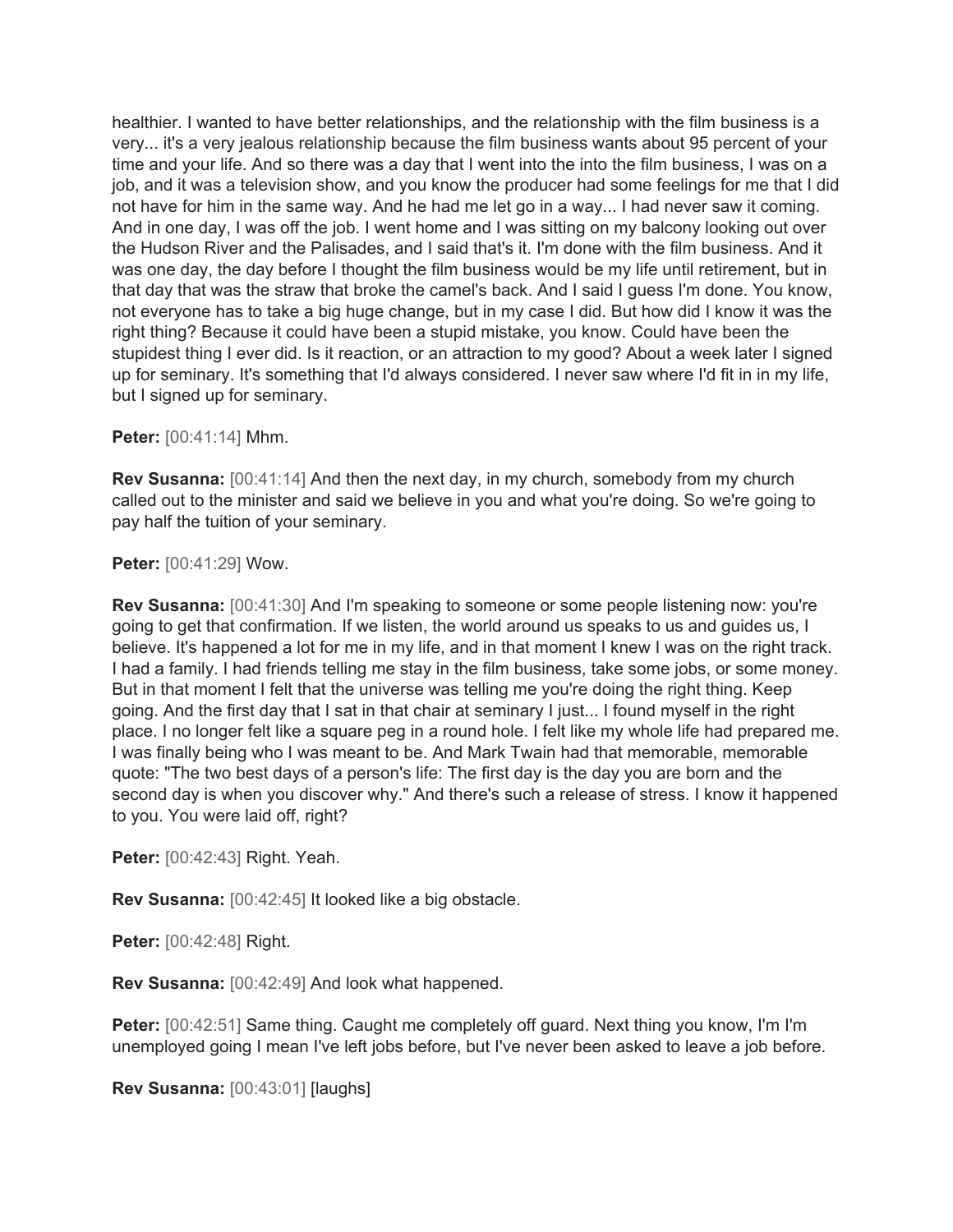**Peter:** [00:43:01] And I was in this fog. "Sorry we've eliminated your position in your department." Uh.. OK. And I was in a fog for a couple - two or three - days, and I remember someone. I don't remember who it was, but someone said you're going to look back on this to be the best thing that could have ever happened to you. And you know the person was right because I did. It allowed me three months to regroup. To your point, to listen to myself, to listen to the environment around me, and that put me down a path... put me down a journey that, ultimately, got me to where I am today, of owning my own business, my own speaking business, going out having fun with audiences and teaching. If I hadn't been laid of,f I may have never become a teacher. And I look back on it and went you know everything happens for a reason.

## **Rev Susanna:** [00:44:08] Yeah.

**Peter:** [00:44:09] Even... I've been divorced. The first Mrs. Margaritis... we were married for about three years. We left Fort Myers, Florida, for Cleveland, Ohio. Long story. And then we got divorced, but I even look back on that time, where we divorced, and I took it very bad, very badly. It was a very very dark time in my life.

## **Rev Susanna:** [00:44:34] Yeah.

**Peter:** [00:44:34] But looking back on it, I never would have met her. I never would have gotten to Cleveland, gotten the case. I thought what would have happened if I never left Florida, where would I be, or would I be... And you know everything happens for a reason. Sometimes it's... it's hard to see the purpose of it, but ultimately that there is a purpose of it.

**Rev Susanna:** [00:45:03] Yeah. And that, again, is living in that right brain. Considering there's an opportunity, rather than looking at that as critical. [00:45:14] When a transition comes, when a failure comes, when the obstacle comes... Rather than looking at it critically and analytically, shift and saying this is an opportunity. How can I set up my life to make this opportunity grow? To help the opportunity? To allow the new normal to come in, rather than be critical of it and beating myself up and taking it out on me. But what if it's that the universe or God or your best life is actually calling to you? Can you listen and say how can I help you build this so that I allow myself to be guided through this to the opportunity that I had? [54.9]

**Peter:**  $[00:46:10]$  I agree. I think where this happiness comes from... you're making me think about this, and I tell people that 2010 is when I went full time with my business - I have not worked a day since then. You asked my wife. I work all the time.

**Rev Susanna:** [00:46:29] Yeah [laughs]

**Peter:** [00:46:29] The only way to get the phone away from me is taking me to a country that does have Wi-Fi to stay connected.

**Rev Susanna:** [00:46:36] [laughs]

**Peter:** [00:46:37] And I think I get that happiness because I'm helping people.

**Rev Susanna:** [00:46:42] Yeah. So here's the thing, and I hate to interject, but because we're talking to- many of the people listening are accountants and engineers. I want to encourage that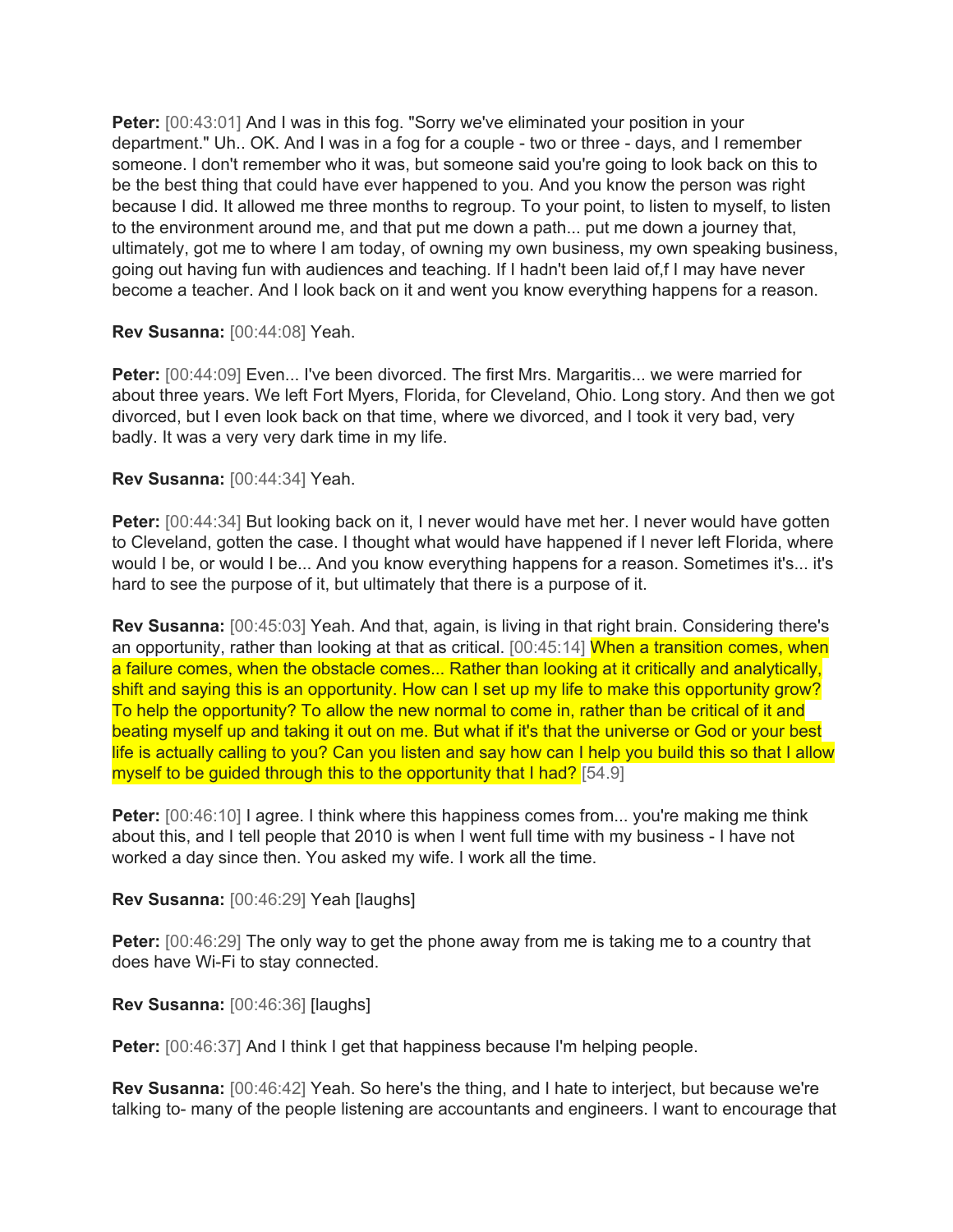it doesn't mean you have to stop what you're doing and totally change to be something different. One of my clients that was an accountant came to me and she wasn't happy at the firm. She was very unhappy and she was thinking of leaving and moving on and doing something herself. And we started looking at her values. We did an assessment of what her actual top five strengths were, and in time what we saw is that she was just a little off in what she was doing in the firm. And so she started talking to her superiors and just doing a little bit of tweaks with them as well as with her and her time there. And then she fit in to how she expresses herself perfectly and was able to use her strengths better and feel like she was expressing her values and living her values and not countering everything she wanted to be, but actually being in the place... she really adored the people she worked with, and was now able to funnel herself in a better way. [00:48:13] And so part of it is getting the help need to to find where you're in your own way, and how simple adjustments can be made to be either uncomfortable and unhappy or to be really just radiating joy by doing your job in ways where you can really let your talents flow out better and then you're more productive, you're more passionate, you're more fun, you're more magnetic to the opportunities, and everybody is happier because the superiors are going to be happier you're doing what you're doing. [38.2] You're more productive, living with purpose... And you know accountants - I love talking to accountants and seeing their eyes brighten when talking about how they're helping their clients achieve their financial goals, and lawyers who protect the rights of individuals; the justice in the world. [00:49:10] There's purpose everywhere. It's a finding of how to settle into where you are, where you're expressing your strengths... [8.7] because when you are like you, Peter, you're expressing your strengths - you're a teacher! And so it's easy. It gets easy! [00:49:26] We want it to be easy, and well-being is easy when you're in the right place doing the right thing. [7.0]

**Peter:** [00:49:34] I want to change one word you said. Versus easy, I'm just say that when you're in your zone because you will work hard as you can when you're in that zone. And then it comes into play as it comes easier to you to do that. When you when you find that the passion that you love... and you're right. Accountants, lawyers, sales people. I think everybody really wants to help their clients or customers, the people they work with, the people they manage. And when we can do that in a way that it becomes second nature. And we're always striving to get better. I think that's part of being happy.

**Rev Susanna:** [00:50:19] It is, and what happens is when we're unhappy where we're focusing on ourselves because we're unhappy and we're constantly trying to fix things. And so our focus is on self and turned inward and it can end up being self centered. But when we find ourselves doing what we love to do, suddenly we're looking outward. How can we help because now we're funneling that passion. We have that drive. We are productive. And it's... I've got this how can I help you. Let me give let me give it away. I got that. Let me give you, let me help you. I'm a sales person. I've got something that's going to help you and I know it's going to help your life. Let me help you. I'm an accountant. I know how to help you ease your financial pain. Let me help you - and so that's when we become outwardly focused. And that's the biggest doubt as we as we mature. How can we be the one to help the world? And when we are the one making a difference in our community that brings such joy to our heart.

**Peter:** [00:51:33] It does. it really really does. And I think this is something that you taught me a while ago about knowing your audience. It's about them. It's not about me. And the more that we look at them, and them being whether, like I said, someone you work with, your customers or clients or family or whoever. [00:51:54] Once we are more outwardly focused versus inner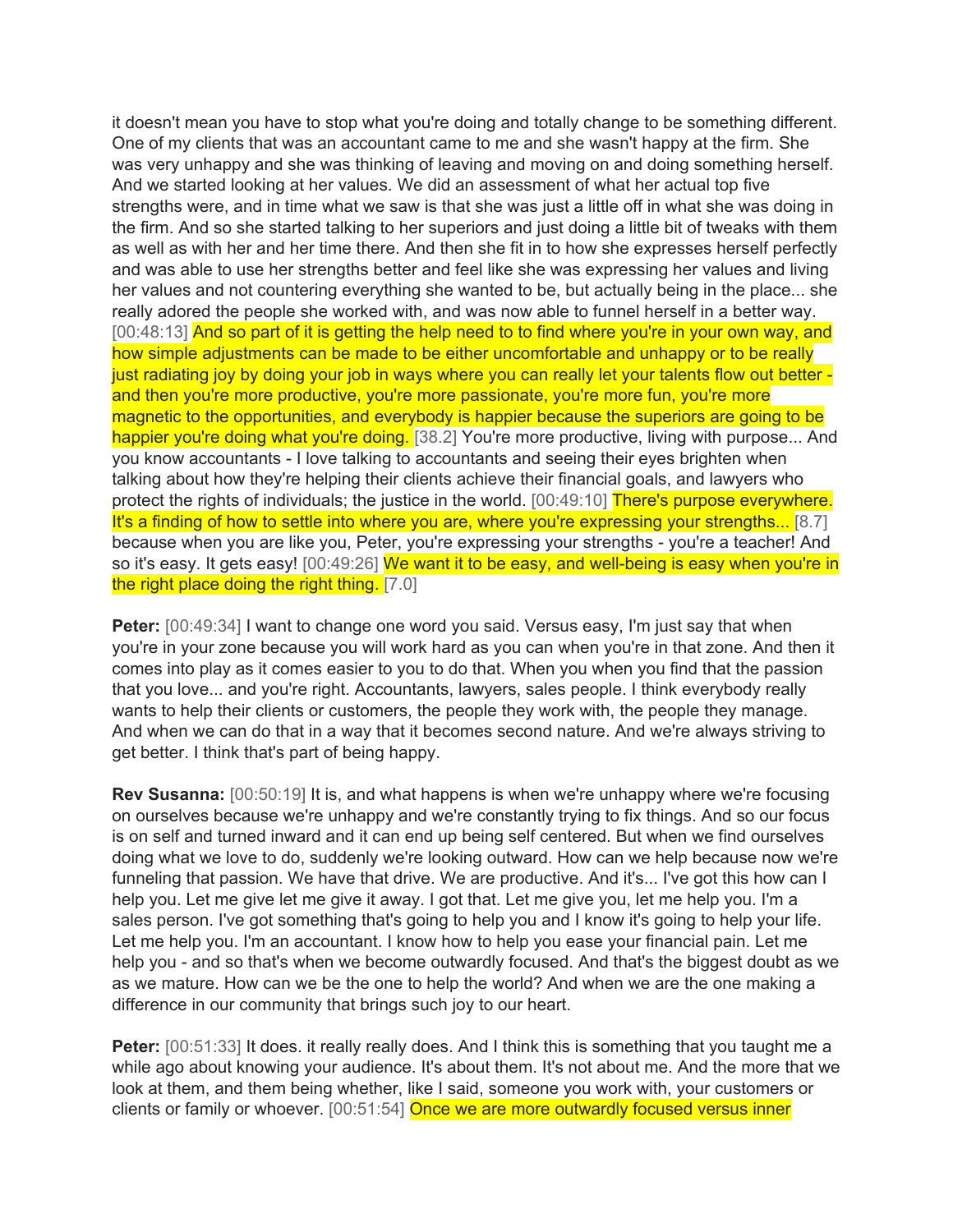focused... Maybe things become easier. I think of easy like the easy button on Staples, but no, things become easier. I guess it takes less work.

**Rev Susanna:** [00:52:11] It does. And that's the goal, and it really does happen that way. It just flows. It flow easier, and it comes about being in tune with what you're personal strengths are, as well as what your passions are, as well as what your values are. And if your life is lined up with all of those, it does become easier [43.5] because when you're asked to do a project you don't have to study and figure it out because you've already got it innately in you. You may have to hone it - We're always honing our art of who we are - So we're stretching. Now, I was great in the film business. I have an excellent eye and I was a fantastic set decorator, but it wasn't innately in me and I could continue to do that job and I would output great. But it was hard. There were there were people that it just was who they were. They were living, breathing, drinking, and eating decorating. And now I live breathe drink... Everything about me is the life I'm living. And I can't stop leading it. I can't stop doing it. I can't stop it. It's everything I am, and you are - that's why your wife says you're working 24/7. It's not that you're working - you're having person living your life! it's your life, and so we want the people that are with us today and everyone to have that opportunity to really be in tune and just doing what you're really enjoying doing because then helping others just becomes natural. It just becomes natural because it's fun!

**Peter:** [00:54:11] You're right it is fun. So Susanna, as we begin to wrap up this interview. If somebody is listening to this and they want to get in contact with you for you to help them. How will they find you?

**Rev Susanna:** [00:54:23] Oh well I have some live events that are happening in May and June, and I have a book coming out. And if you're interested in attending a live event you're being put on the list to get the book, Manifest Your Big Best Life: Love What You Do, you can go to my website at www.live-good-life.com, or really just email me Susanna@live-good-life.com, and in the subject line "my purpose," and then I'll know that you're listening into this broadcast and I will respond right back to you.

**Peter:** [00:55:17] Wow that's great. And I'll also put that information in the show notes and It'll be in the transcript for you.

**Rev Susanna:** [00:55:24] I can't thank you enough. I love our conversation. I love the thoughts and things that you brought to the table to share with my audience. There are so many takeaways that you've given everybody here. Wonderful stories. Thank you so very much. And we will have to do this again.

**Rev Susanna:** [00:55:49] I'd love to.

**Peter:** [00:55:50] And go down another path because I have a feeling - well, we could talk for hours.

**Rev Susanna:** [00:55:56] I know. I know we just got started.

**Peter:** [00:55:59] Yeah. We're just getting revved up on that superhighway.